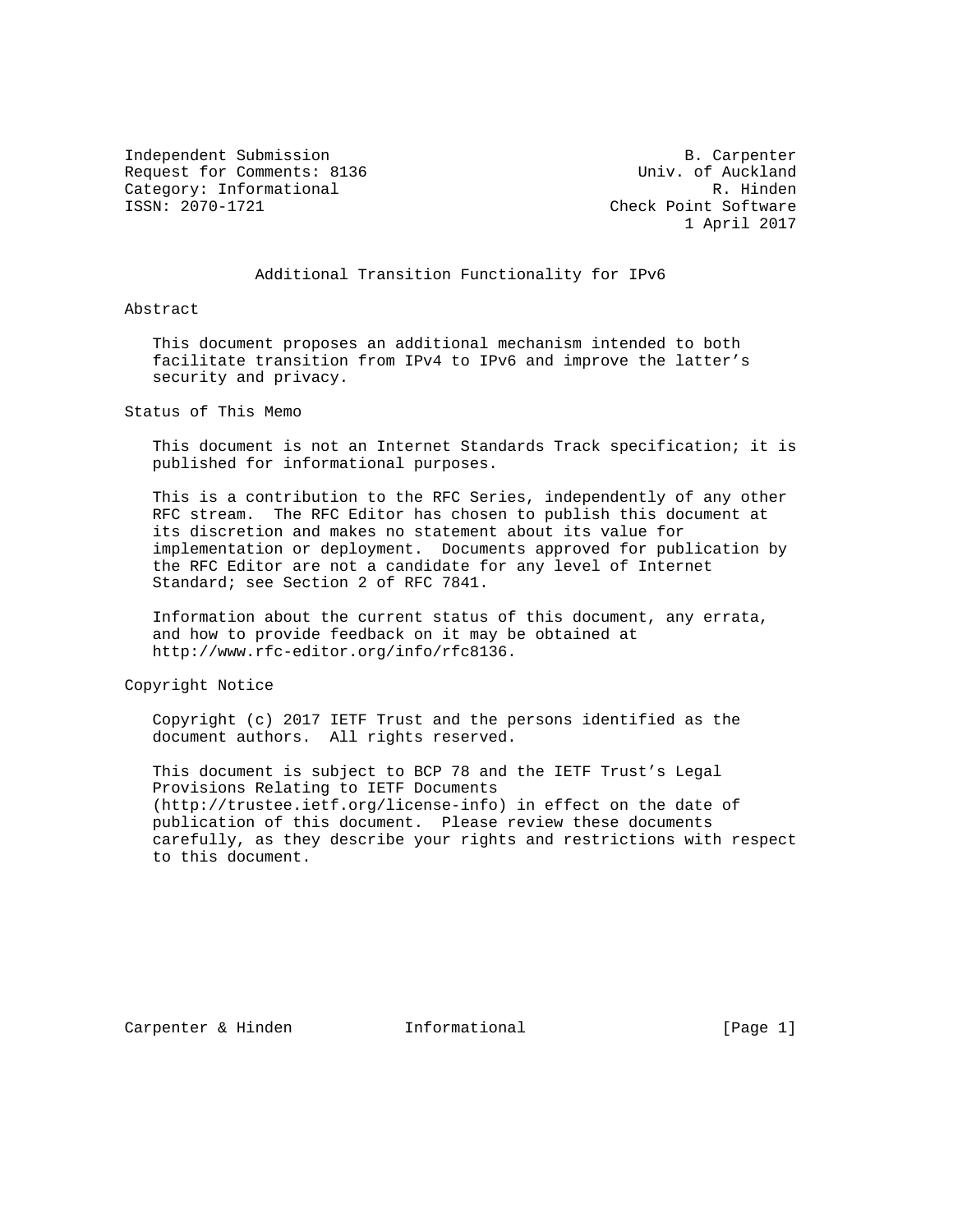RFC 8136 Additional IPv6 Transition Functionality 1 April 2017

Table of Contents

| 2. Required Function of All IPv4 Nodes 2 |                |
|------------------------------------------|----------------|
| 3. Security Flag for IPv6 Packets 3      |                |
|                                          | $\overline{4}$ |
|                                          |                |
|                                          |                |
|                                          |                |
|                                          | 5              |
| 7.1. Normative References                | - 5            |
| 7.2. Informative References              | - 6            |
|                                          |                |
|                                          |                |

#### 1. Introduction

 In a recent statement [IABv6], the Internet Architecture Board deemed that the Internet Engineering Task Force is expected to "stop requiring IPv4 compatibility in new or extended protocols" and that future work will "optimize for and depend on IPv6". In the interest of promoting these goals, this memo makes an important change to IPv4 node requirements [RFC1122] and adds a missing security feature to IPv6 [RFC2460].

## 1.1. Terminology

 The key words "MUST", "MUST NOT", "REQUIRED", "SHALL", "SHALL NOT", "SHOULD", "SHOULD NOT", "RECOMMENDED", "NOT RECOMMENDED", "MAY", and "OPTIONAL" in this document are not to be interpreted as described in [RFC2119].

2. Required Function of All IPv4 Nodes

 To ensure that all routers, firewalls, load balancers, and other forms of middleboxes can readily identify IPv4 packets and deal with them appropriately (selective dropping, switching to the slow path through a router, sending them to the longest path first, etc.), all IPv4 nodes MUST set the security flag defined by [RFC3514] to 1. This should be sufficient to ensure that implementers of dual stack applications prefer IPv6 when given the choice, and that the Happy Eyeballs algorithm [RFC6555] will usually favour the IPv6 path.

Carpenter & Hinden **Informational** [Page 2]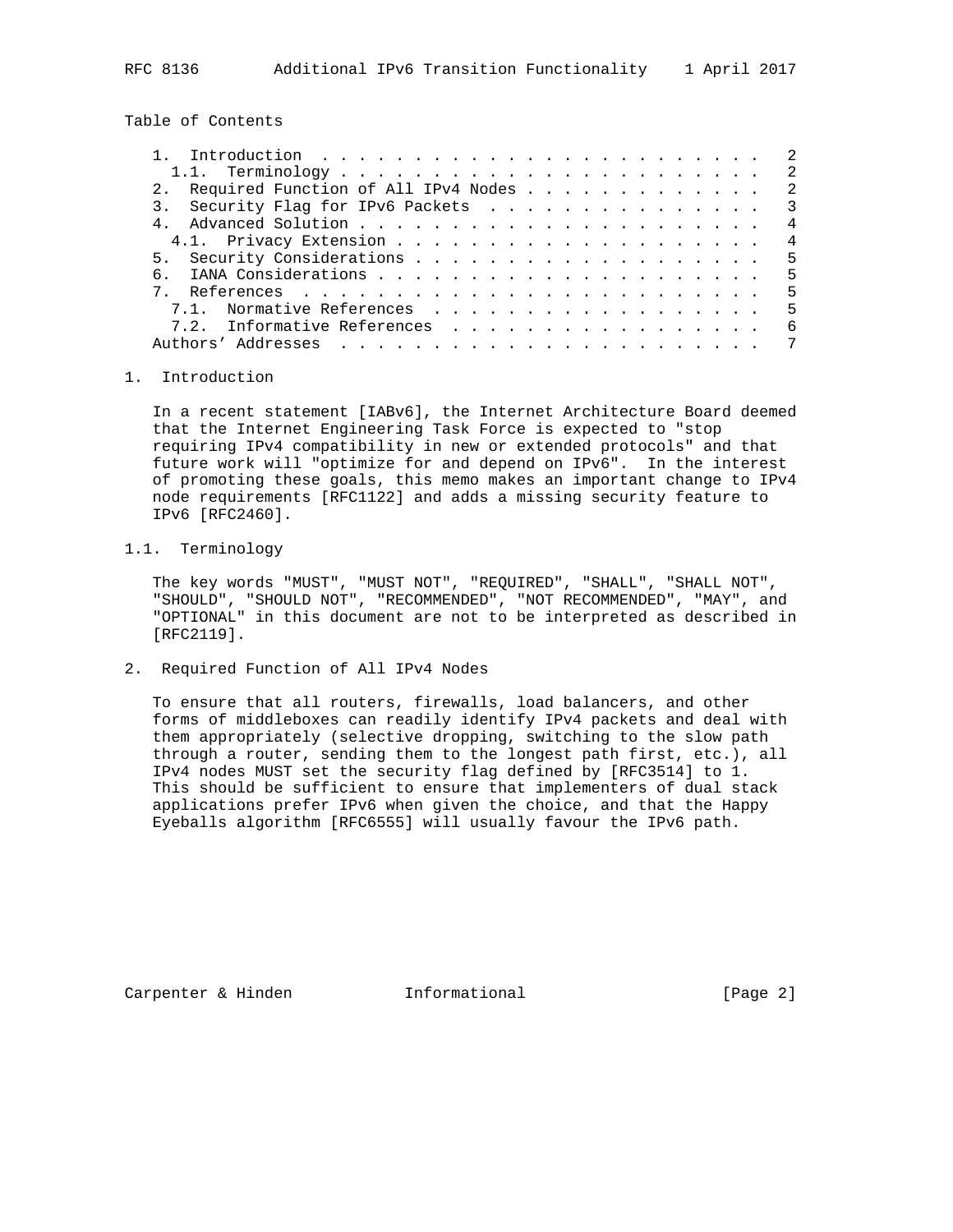#### 3. Security Flag for IPv6 Packets

 The above requirement will somewhat nullify the practical effect of the IPv4 security flag for benign traffic, but this disadvantage can readily be overcome by adding an equivalent flag for IPv6; in fact, this is highly desirable to maintain feature equivalence between IPv4 and IPv6. Fortunately, this can easily be achieved since IPv6 supplies so many bits. The solution defined here is that the Security Flag bit for an IPv6 packet is simply the parity of the source address of the packet. In other words, if the source address contains an odd number of 1s, the flag is True; otherwise, it's False. All other considerations for the flag are exactly as described in [RFC3514].

 For an interface whose IPv6 address is set by Stateless Address Autoconfiguration [RFC4862], it is the host itself that determines the state of its security flag, by choosing an appropriate Interface Identifier value. Fortunately this is now possible and compatible with [RFC7136], [RFC7217], [RFC7421], and [RFC7721].

 For an interface whose IPv6 address is set by DHCPv6 [RFC3315] or manually, the network administrator is free to choose an Interface Identifier that provides the desired security flag that is also compatible with [RFC7721].

 An exception case is a link with a 127-bit prefix [RFC6164]. Since there is only one bit available as an Interface Identifier, one end or the other will inevitably have its security flag set, and the other won't. In this case, the node at one end will simply interpret the other end's security flag to mean the opposite of what it says, and vice versa.

 Since RFC 6164 is designed for links between routers, in the case where different ISPs are at each end of the link, it is normal operational practice for one ISP to consider the other ISP to be evil.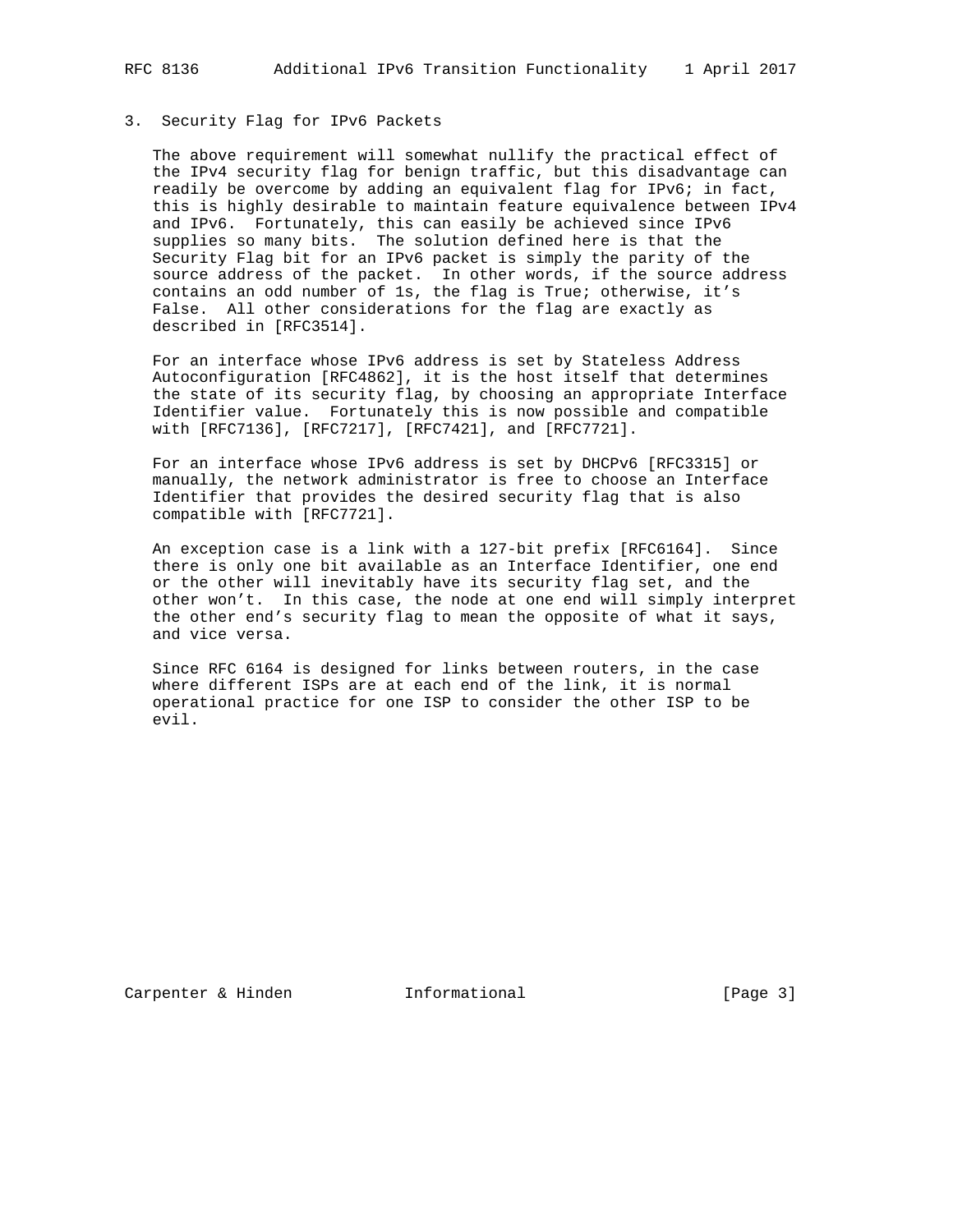# 4. Advanced Solution

 In the event that the previous solution proves too simple to deploy in practice, a more advanced solution is also defined. It uses a new IPv6 hop-by-hop User Security Flag Option (UFO).

 The UFO is a hop-by-hop option that can be included in any IPv6 packet. Multiple UFOs MUST NOT be present in the packet. The UFO has no alignment requirement. Its format is as follows:

 $0$  1 2 3 0 1 2 3 4 5 6 7 8 9 0 1 2 3 4 5 6 7 8 9 0 1 2 3 4 5 6 7 8 9 0 1 +-+-+-+-+-+-+-+-+-+-+-+-+-+-+-+-+ | Option Type | Option Length | +-+-+-+-+-+-+-+-+-+-+-+-+-+-+-+-+-+-+-+-+-+-+-+-+-+-+-+-+-+-+-+-+ | UserSecFlag | +-+-+-+-+-+-+-+-+

User Security Flag Option Layout

Option Type

 8-bit identifier of the type of option. The option identifier for the User Security Flag Option (0x7g) has not been allocated by the IANA.

Option Length

 8-bit unsigned integer. The length of the option (excluding the Option Type and Option Length fields). The value MUST be 1.

UserSecFlag

 8-bit unsigned integer. Bit 0 has the functionality defined in [RFC3514]. The other bits are reserved and MUST be zero or one.

## 4.1. Privacy Extension

 The mechanism can be extended to add a privacy flag. With the mechanism of Section 3, the privacy flag could be encoded by using quaternary parity (CRC-2) to obtain an extra bit. However, this would waste considerable amounts of address space and SHOULD NOT be done. With the UFO mechanism, bit 1 of UserSecFlag is defined as the privacy flag. If set, it means that the packet contains private information and MUST NOT be inspected en route. All firewalls, monitoring devices, and government agencies MUST respect this rule. This option is expected to be much more computationally efficient

Carpenter & Hinden Theormational Theormational [Page 4]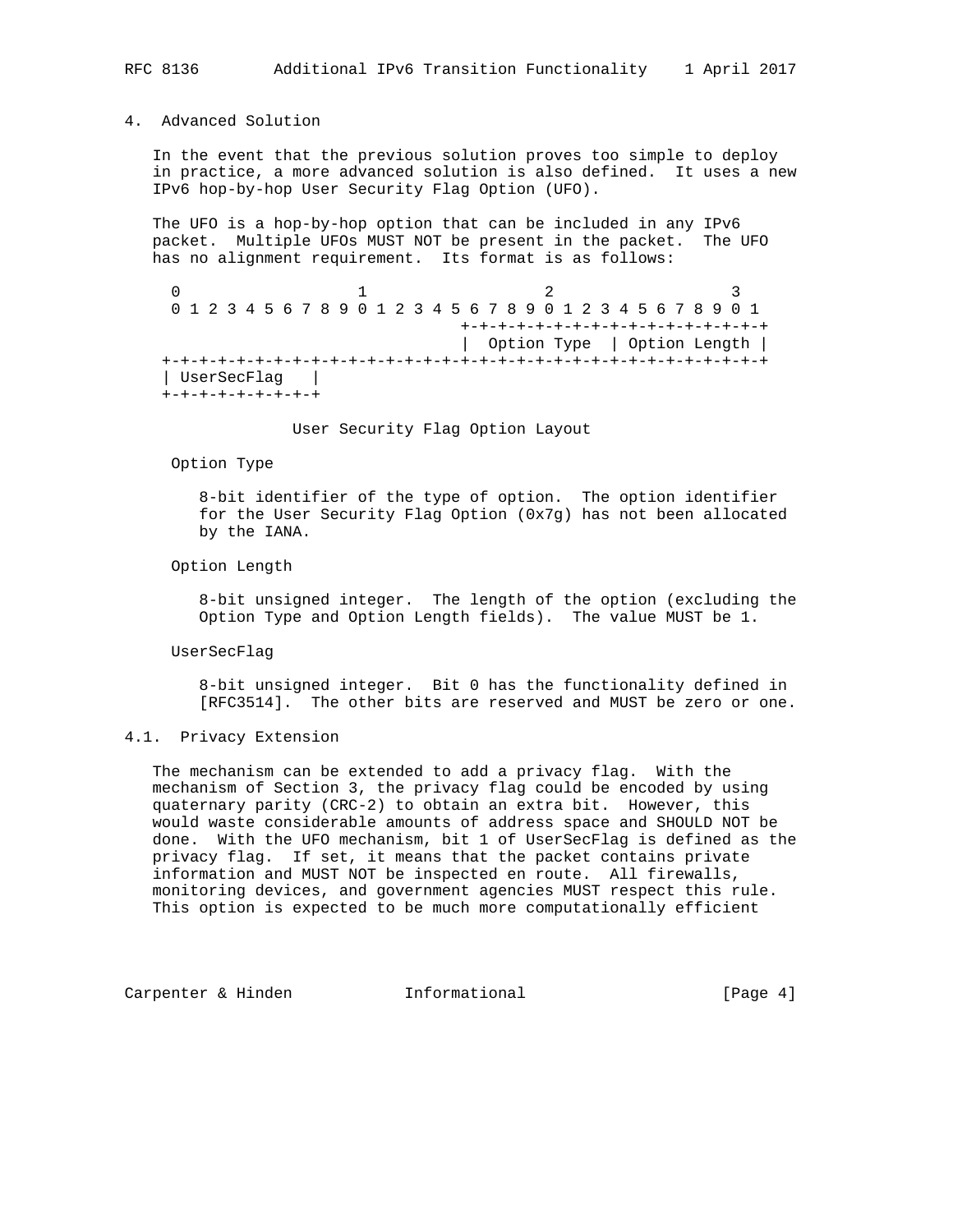than conventional privacy techniques like IPsec and Transport Layer Security (TLS) as no encryption or key management is required to achieve the desired privacy.

5. Security Considerations

The security considerations of [RFC3514] now apply to IPv6. However, with the security flag being set for all IPv4 packets, there is a risk that all IPv4 traffic will now be treated as a very distributed denial-of-service attack.

 Given the recent experience with very large scale DDoS attacks from Internet of Things (IoT) devices like IP Cameras, phishing attacks, malware, etc., that occur on the IPv4 Internet, it is a safe assumption that all IPv4 packets are evil.

 Since the mechanism described in Section 3 is compatible with [RFC7721], address privacy is not impacted. Also, with that mechanism, exactly half the IPv6 address space will indicate that the security flag is set, so we can assert that the IPv6 Internet is only half evil.

6. IANA Considerations

This document does not require any IANA actions.

- 7. References
- 7.1. Normative References
	- [RFC1122] Braden, R., Ed., "Requirements for Internet Hosts Communication Layers", STD 3, RFC 1122, DOI 10.17487/RFC1122, October 1989, <http://www.rfc-editor.org/info/rfc1122>.
	- [RFC2119] Bradner, S., "Key words for use in RFCs to Indicate Requirement Levels", BCP 14, RFC 2119, DOI 10.17487/RFC2119, March 1997, <http://www.rfc-editor.org/info/rfc2119>.
	- [RFC2460] Deering, S. and R. Hinden, "Internet Protocol, Version 6 (IPv6) Specification", RFC 2460, DOI 10.17487/RFC2460, December 1998, <http://www.rfc-editor.org/info/rfc2460>.

Carpenter & Hinden Thermational (Page 5)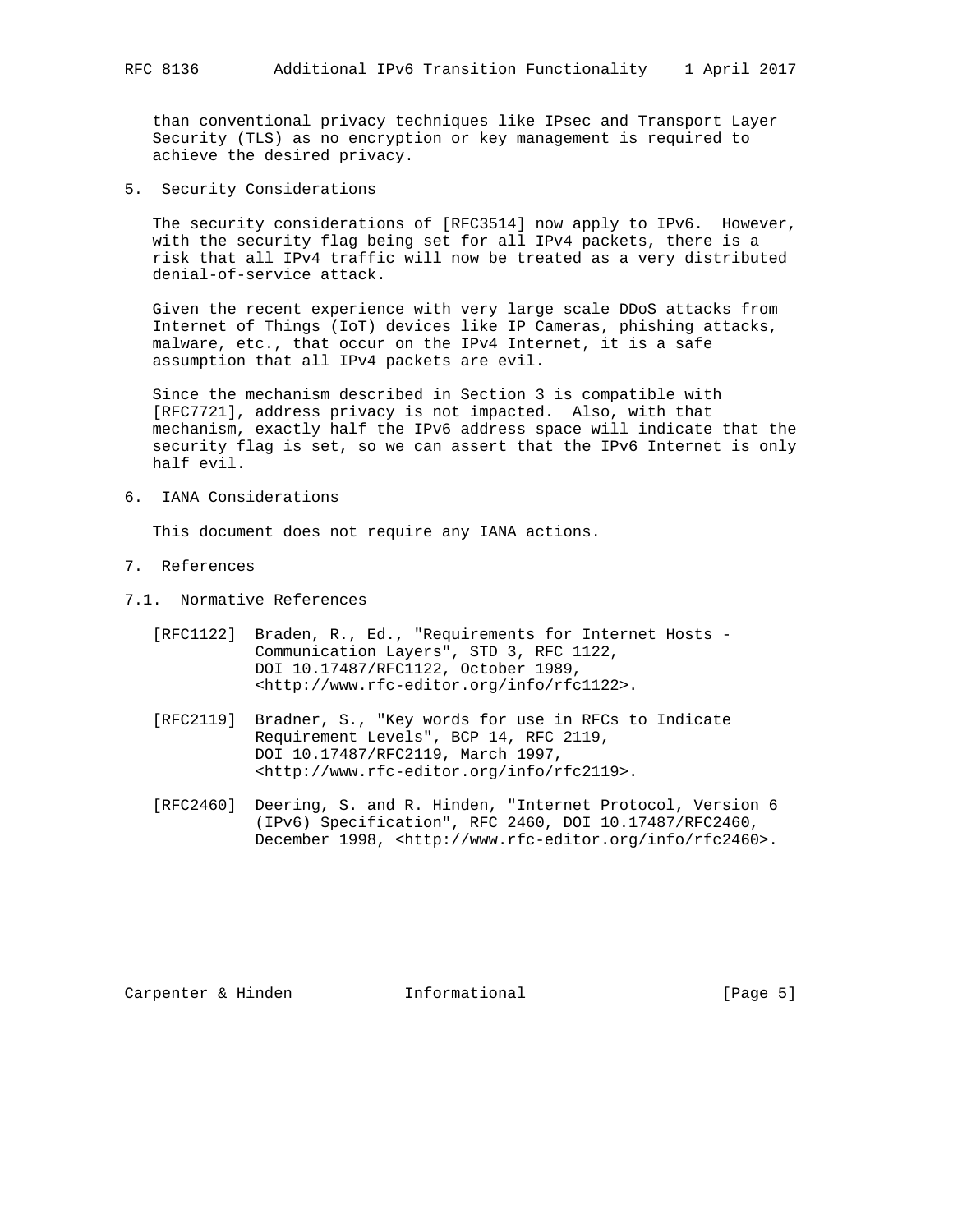- [RFC3315] Droms, R., Ed., Bound, J., Volz, B., Lemon, T., Perkins, C., and M. Carney, "Dynamic Host Configuration Protocol for IPv6 (DHCPv6)", RFC 3315, DOI 10.17487/RFC3315, July 2003, <http://www.rfc-editor.org/info/rfc3315>.
	- [RFC4862] Thomson, S., Narten, T., and T. Jinmei, "IPv6 Stateless Address Autoconfiguration", RFC 4862, DOI 10.17487/RFC4862, September 2007, <http://www.rfc-editor.org/info/rfc4862>.
	- [RFC6164] Kohno, M., Nitzan, B., Bush, R., Matsuzaki, Y., Colitti, L., and T. Narten, "Using 127-Bit IPv6 Prefixes on Inter- Router Links", RFC 6164, DOI 10.17487/RFC6164, April 2011, <http://www.rfc-editor.org/info/rfc6164>.
	- [RFC6555] Wing, D. and A. Yourtchenko, "Happy Eyeballs: Success with Dual-Stack Hosts", RFC 6555, DOI 10.17487/RFC6555, April 2012, <http://www.rfc-editor.org/info/rfc6555>.
	- [RFC7136] Carpenter, B. and S. Jiang, "Significance of IPv6 Interface Identifiers", RFC 7136, DOI 10.17487/RFC7136, February 2014, <http://www.rfc-editor.org/info/rfc7136>.
	- [RFC7217] Gont, F., "A Method for Generating Semantically Opaque Interface Identifiers with IPv6 Stateless Address Autoconfiguration (SLAAC)", RFC 7217, DOI 10.17487/RFC7217, April 2014, <http://www.rfc-editor.org/info/rfc7217>.
- 7.2. Informative References
	- [IABv6] IAB, "IAB Statement on IPv6", November 2016, <https://www.iab.org/2016/11/07/iab-statement-on-ipv6/>.
	- [RFC3514] Bellovin, S., "The Security Flag in the IPv4 Header", RFC 3514, DOI 10.17487/RFC3514, April 2003, <http://www.rfc-editor.org/info/rfc3514>.
	- [RFC7421] Carpenter, B., Ed., Chown, T., Gont, F., Jiang, S., Petrescu, A., and A. Yourtchenko, "Analysis of the 64-bit Boundary in IPv6 Addressing", RFC 7421, DOI 10.17487/RFC7421, January 2015, <http://www.rfc-editor.org/info/rfc7421>.
	- [RFC7721] Cooper, A., Gont, F., and D. Thaler, "Security and Privacy Considerations for IPv6 Address Generation Mechanisms", RFC 7721, DOI 10.17487/RFC7721, March 2016, <http://www.rfc-editor.org/info/rfc7721>.

Carpenter & Hinden Thermational (Page 6)